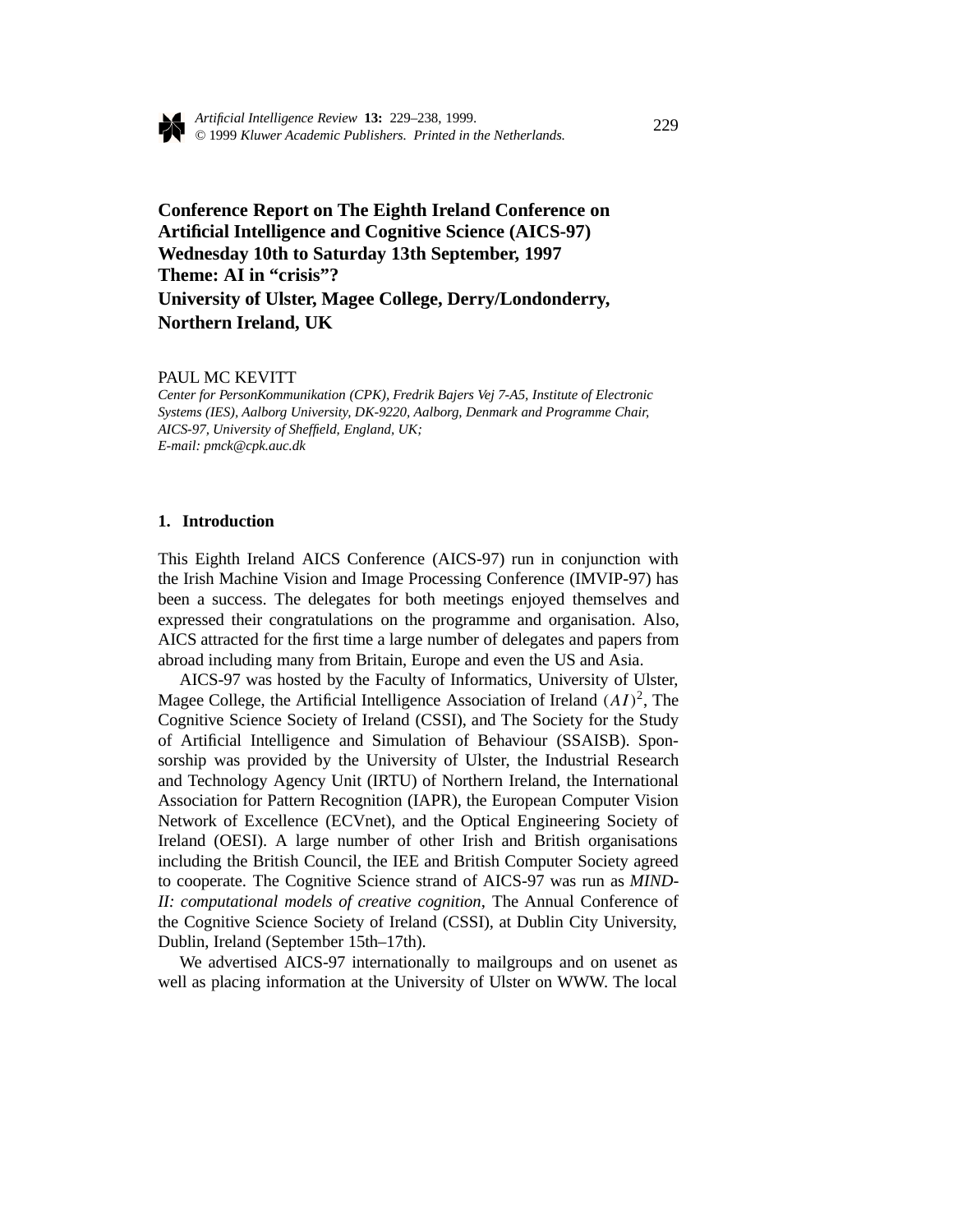230 PAUL MC KEVITT

Press (The Derry Journal & Belfast Telegraph) and Radio (BBC Northern Ireland) ran a number of articles leading up to and during the conference. All plenary invited speaker talks and the panel session went out on streaming video and audio, stored and live with the possibility of phone-in questions (organised by Ted Leath, University of Ulster, Magee).

Prof. Fionn Murtagh (University of Ulster, Magee) was the General Chair for both AICS-97 and IMVIP-97 and Jon Campbell (University of Ulster, Magee) coordinated Local Organisation for AICS-97 as well as being Programme Chair for IMVIP-97. They did a supreme job. More details on all the events are available on (http://www.infm.ulst.ac.uk/research/ conferences.html).

# **2. Venue**

Straddling the meandering River Foyle where it becomes Lough Foyle, Derry (from Doire (Oak Grove) in Gaelic) or Londonderry (and some other names besides) has a rare scenic beauty. It is rich in history, encompassing monastic settlement and fully extant city walls, the great siege of the late 17th century, and much more. A visit to the renowned Tower Museum is more than rewarding. It is a northern European city of 100,000, almost on the border between the Republic of Ireland and Northern Ireland. The area has wide renown for its writers (Brian Friel, Seamus Heaney, Jennifer Johnson) and musicians (Phil Coulter, Clannad, Dana, Enya, Daniel O Donnell) and of course its computer scientists (see http://www.ni-tourism.com/noplugin.htm and http://www.ireland.travel.ie/ and http://www.interknowledge.com/northern-ireland).

To the East of the Foyle we have the north Derry coast, with beautiful beaches at Benone and Castlenock and then through Coleraine to the seaside resorts of Portstewart and Portrush. A few kilometres further along the north Antrim coast we arrive at the Giants' Causeway and Bushmills with the world's oldest whiskey distillery (see http://www.infosites.net/ tourism/topten/bushmills.html) which delegates could visit as part of the conference tour.

The Inishowen Peninsula borders the West of Lough Foyle with a beautiful *Inishowen 100* tour and one can visit the rugged mountains and sea cliffs in the close hinterland of Donegal (e.g. Glenveagh National Park once owned by the McIlhenny Family – inventors of famed Tabasco Sauce!), Gweedore, home of the Clannad Family and Enya and Kincasslagh, home of Daniel O Donnell. A yearly *Calendar of Events* for Ireland and Northern Ireland is found at http://www.emigrant.ie/calendar.htm.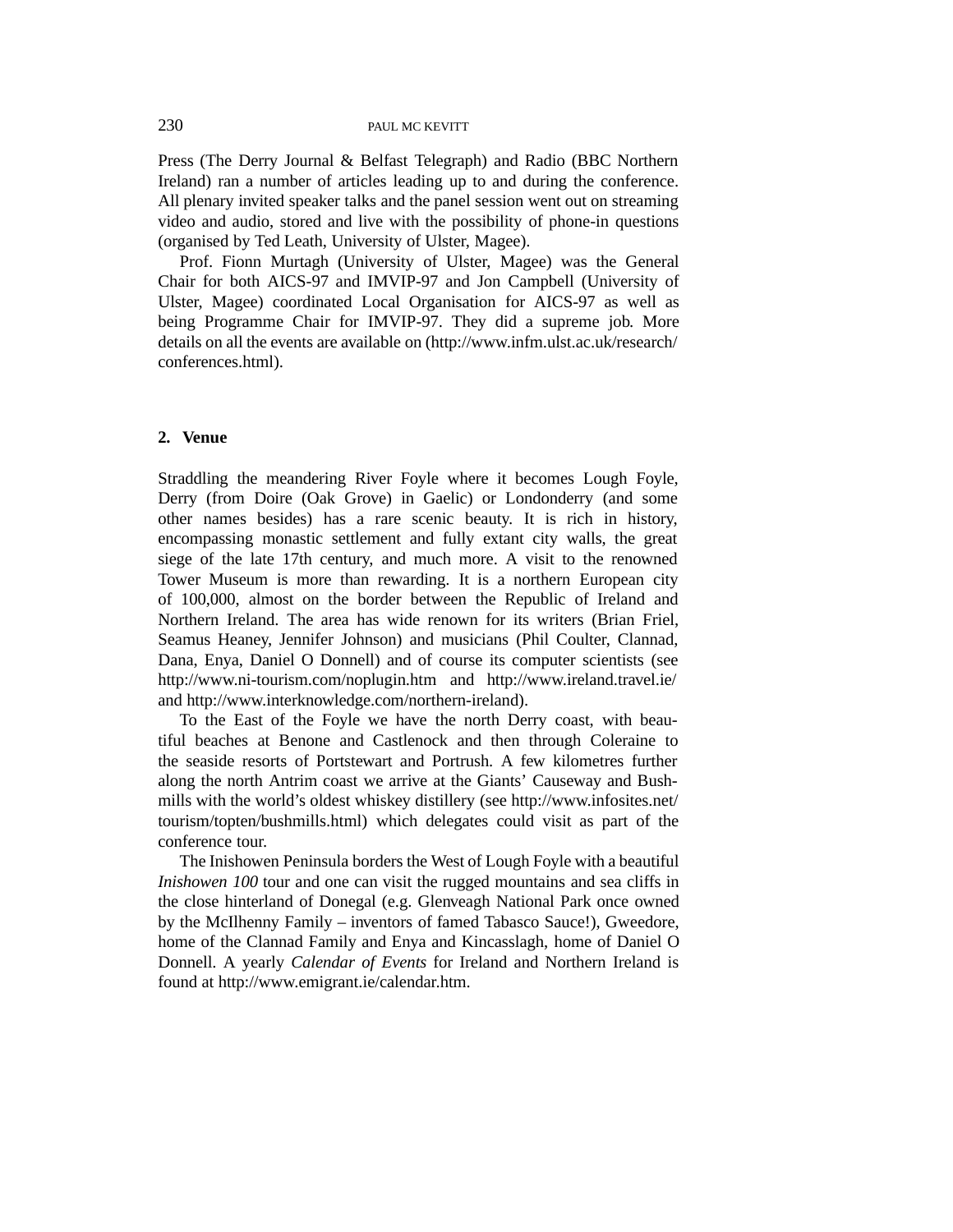The Faculty of Informatics at the University of Ulster has a large research team in Artificial Intelligence covering a broad range of themes. Particular strengths lie in the areas of evidential reasoning, data mining/knowledge discovery, user modelling/natural language processing, machine learning, computational intelligence, intelligent multimedia, and distributed object computing (see http://www.infm.ulst.ac.uk/informatics/)

The Faculty hosts the Northern Ireland Knowledge Engineering Laboratory (NIKEL), a joint venture with ICL, which carries out extensive work on the application of AI techniques to industrial and medical problems.

#### **3. The Programme**

The Programme Committee consisted of over eighty members from both Ireland and Britain but also internationally renowned researchers from further afield. The programme contained a balanced and interesting set of papers in response to the following Call for Papers:

## AI in "crisis"?

Has the field been in "crisis"? – some argue we've been in the wilderness with no breakthroughs for decades except minor shifts towards connectionism and neural networks, artificial life, data collection/corpora, and hybrid systems. Others say the move towards integration (e.g. Intelligent MultiMedia integrating language/vision), PersonKommunikation, mobile and remote computing, more and more engineering and a focus on the significance or otherwise of the self, mind and consciousness is emphasizing the successes of AI ...

Ireland hosts AI conferences usually annually since 1988. This eighth AI-97 conference will continue the tradition of emphasising presentations of Ireland's and International original research in all areas of Artificial Intelligence and Cognitive Science including Computer Science, Psychology, Linguistics, Philosophy, Neuroscience and related disciplines on the obvious problems of speech, NLP, and vision processing, robotics, learning, reasoning, knowledge representation and mobile/remote computing. Papers which address whether or not the field has been in "crisis" and its failures/successes are particularly welcome!

Ever since George Boolean Logic (Cork), James Joyce's advances on streams-of-consciousness (see Dennett's Joycean machine), Claude Shannon found Information Theory and John McCarthy made LISP and gave the field its name (Dartmouth, US, 1956) we have been into Artificial Intelligence.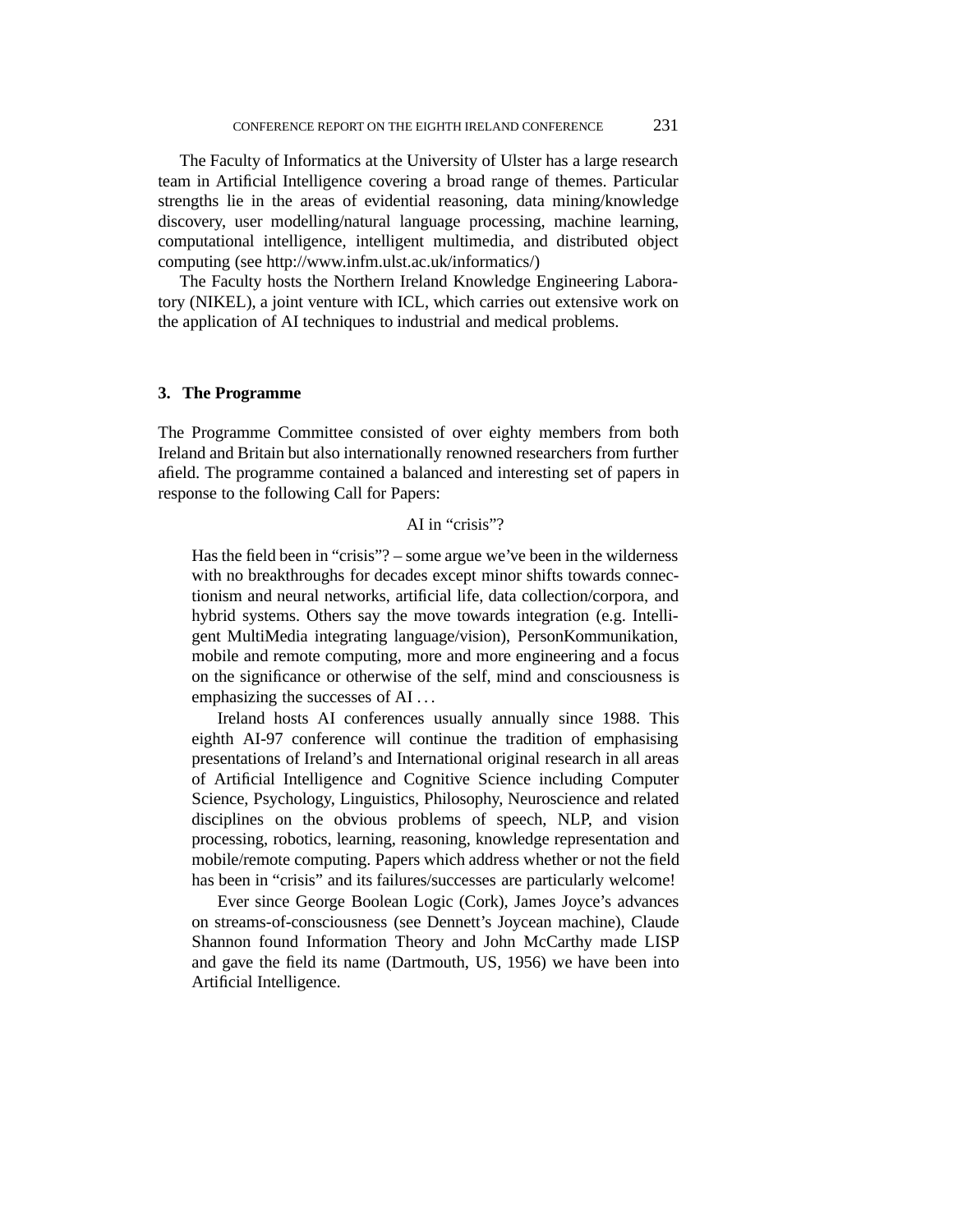#### 3.1. *Invited papers*

AICS-97 had three invited papers, twenty one papers split into five sessions: data analysis, artificial life and neural networks, knowledge representation, psychology and philosophy, and natural language processing together with six posters. We had a very good group of international invited speakers: John McCarthy (Stanford University, US), Walther Von Hahn (University of Hamburg, Germany), and Naoyuki Okada (Kyushu Institute of Technology, Japan). This was complimented by a similarly good set for IMVIP-97: James Crowley (Institut National Polytechnique de Grenoble, Grenoble, France), Anil Jain (Michigan State University, US) and Jean-Christophe Olivo (European Molecular Biology Laboratory, Heidelberg, Germany). The IMVIP-97 speakers gave memorable talks on the latest results in vision and image processing and David Vernon (National University of Ireland, Maynooth) gave an excellent tutorial on "Industrial Vision".

It was a coup to have John McCarthy, who named the field "Artificial Intelligence" at the Dartmouth, US conference in 1956 and who also gave us LISP. John McCarthy's paper entitled "The logic road to human-level AI" focussed on a history of AI throughout the years, and even going back as far as Frege, Boole, and Turing, but with the clear theme that formal logic is central to achieving results in AI. Von Hahn's paper entitled "Putting together the parts: complex artificial intelligence systems" stressed the importance of integration in AI and that we need to spend more time on technologies for putting subsystems together including Intelligent MultiMedia systems which integrate language/vision. He pointed to his particular experience in the Verbmobil project which integrates speech and language processing and applied to a spoken dialogue machine translation system running on a mobile laptop computer. Naoyuki Okada focussed on a similar theme to Von Hahn with his paper, "AESOPWORLD: an integrated system for intellectual emotional agents" describing an integrated comprehension and generation system for integration of vision, language and motion. The system simulates the protagonist or fox of an AESOP fable, "the Fox and the Grapes", and his mental and physical behaviour are shown by graphic displays, a voice generator, and a music generator which expresses his emotional states.

#### 3.2. *Submitted papers*

Intelligent MultiMedia (see Mc Kevitt 1995/96) was a theme which came up a number of times – Mc Kevitt presented a frame semantics for the CHAMELEON system (see Brøndsted et al. 1998) at Aalborg University, Denmark which integrates spoken dialogue, gesture and laser output and in one application gives information on 2D building plans placed on a table.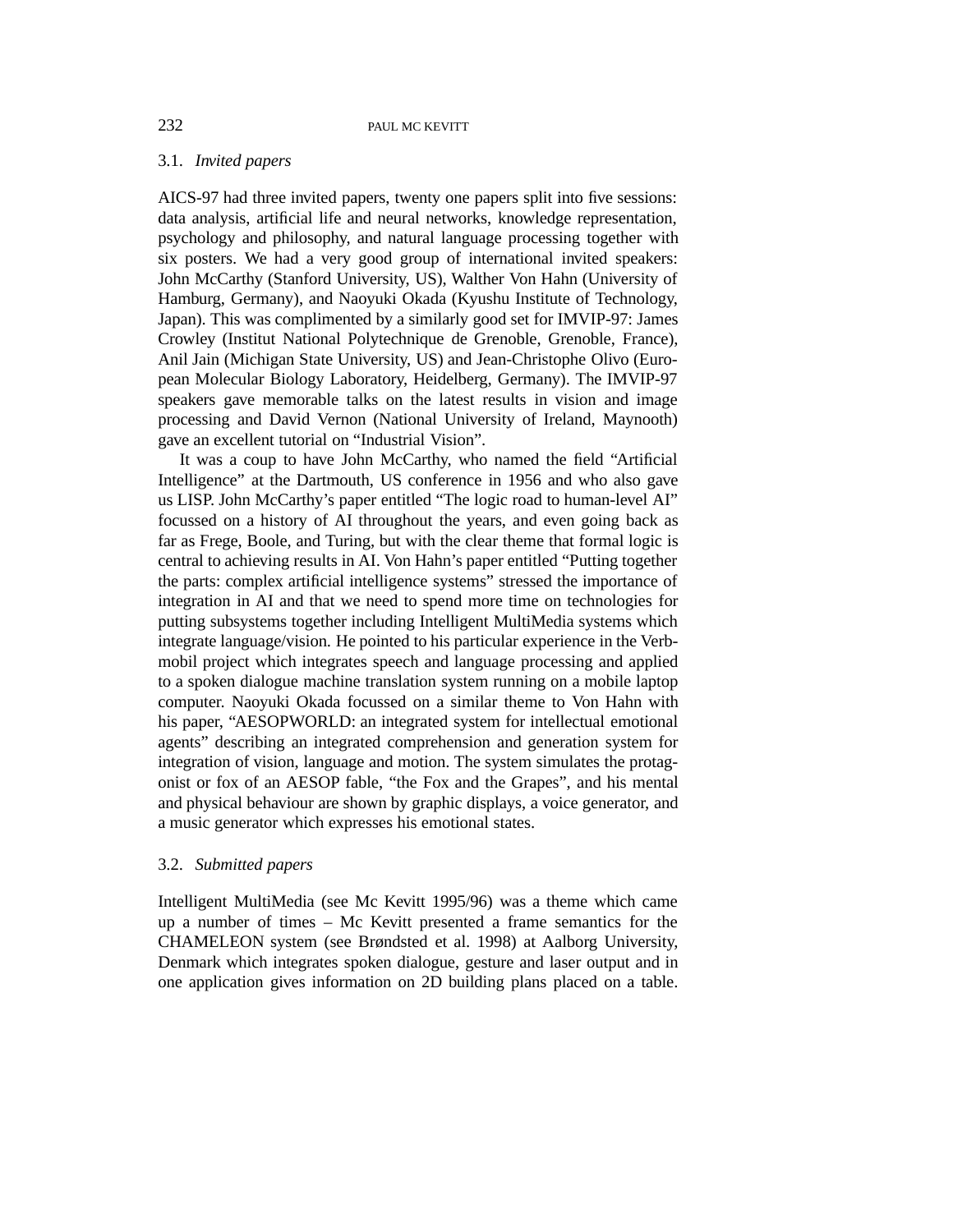Ronan Reilly's paper entitled "Broca's area and the development of object assembly and language production skills" explores through simulation the various issues raised by Greenfield's work on motor coordination and speech with results supporting her homology hypothesis.

A number of papers directly addressed the theme of the conference (AI in "crisis"?) and those which did were memorable. In "Reinventing behaviourism", Patrick Juola from Oxford noted that one of the fundamental problems of AI is its unwillingness to take credit for things which appear to be successes. He argues that modern AI theories are sophisticated versions of long-discarded behaviourist theories. Juola noted that on May 11th, 1997 the IBM program "Deep Blue" became the first chess-playing computer program to defeat a grandmaster in a match and four days later Paul Mc Kevitt posted the call for papers for AICS-97 on the theme "AI in 'crisis'?" Steve Battle in "The changing role of representation in AI" looked at the changing role on the basis that if there is a crisis in AI we are sure to find the epistemological status of knowledge representation at the heart of it. He illuminated the checkered history of the field by analogy with the work of Wittgenstein which suffered a similar crisis.

Other memorable papers were by James Hammerton on "Functional compositionality and a new view of knowledge representation" where he argues that new connectionist techniques for compositional representation have opened up a new view of knowledge representation by demonstrating that compositionality can be achieved in more than one way and that the form of the representation is just as important as the choice of representational language. There were papers by Mike McTear, Ian O Neill and Kevin Greenan on working spoken dialogue systems, Adrian Trenaman presented an approach to evolutionary computation to overcome the problems of autonomous behaviour in artificial systems, Charles and Fyfe an approach where neural networks use factor analysis to provide preprocessing techniques for subsequent higher level symbolic processing, and Griffith and Lynch presented "NeuroDraughts", a connectionist draughts player.

#### 3.3. *Plenary panel session: "Is there a crisis in AI?"*

The plenary panel session for both AICS-97 and IMVIP-97 on "Is there a crisis in AI?" with Paul Mc Kevitt (Denmark) (Chair), Ronan Reilly (Dublin), James Crowley (Grenoble), Naoyuki Okada (Kyushu), and Anil Jain (Michigan State) (see Figure (photograph) 1) came to the conclusion that there is no crisis in AI and the field has never been doing better in terms of both theory and engineering.

Ronan started by noting that that there isn't a crisis in AI, rather the opposite. He said developments in AI and in a number of related disciplines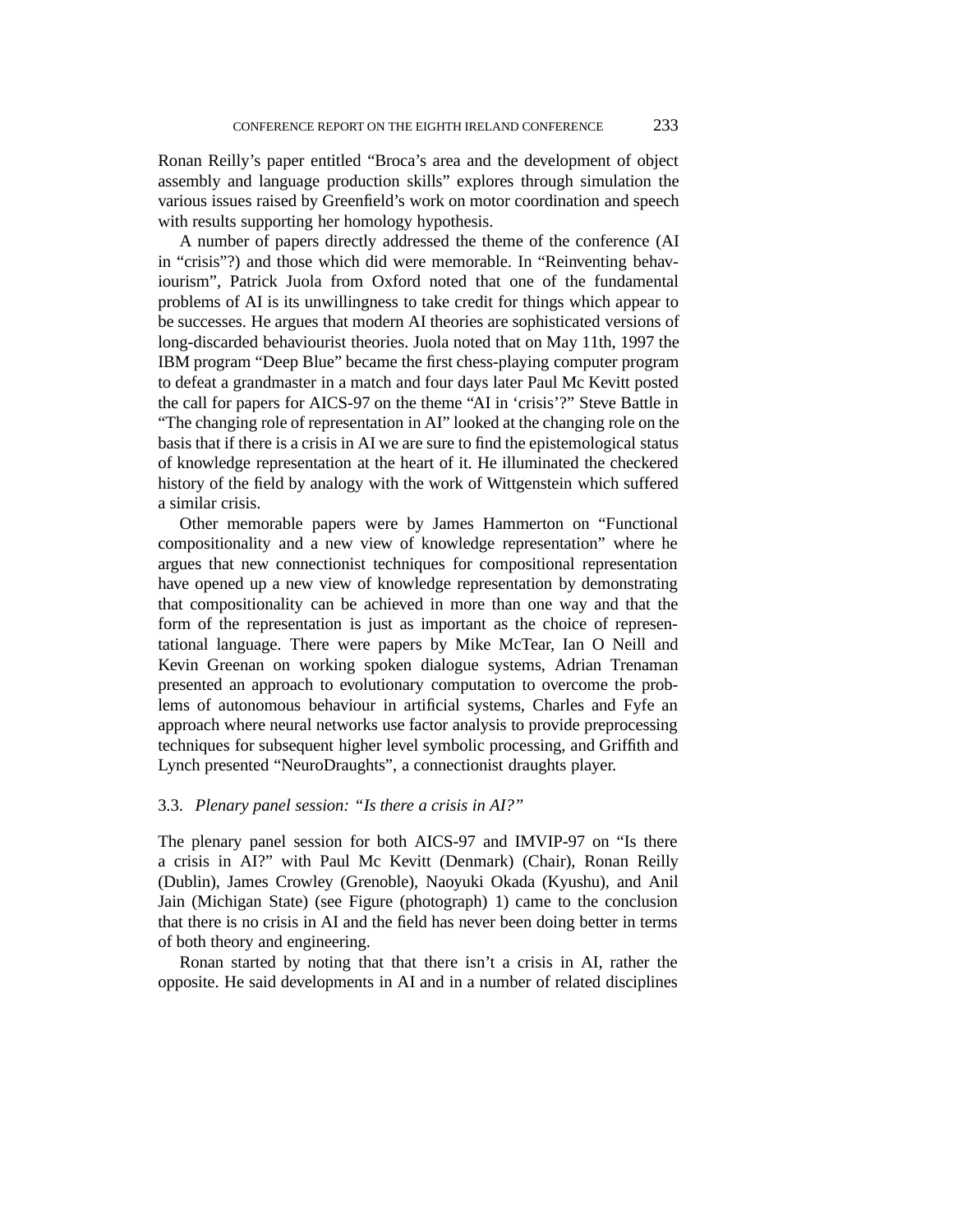234 PAUL MC KEVITT



*Photograph 1:* "Is there a crisis in AI?"; Paul Mc Kevitt, Ronan Reilly, James Crowley, Naoyuki Okada and Anil Jain attempt to decide.

will lead to significant breakthroughs in the field within the next decade. These include: (1) research on intelligent agent-based systems; (2) research on robots that can learn; (3) the increased exploitation of parallel computation; and (4) the increased spatial and temporal resolution of non-invasive brain imaging techniques, leading to better models of brain functioning. He pointed to some interesting trends in the field of embodied cognition and robotics which suggest that looking at the integration and collaboration of multiple sensory and motor modules (such as we find in the brain) may be a way of cracking some of the hard problems that confront us when we adopt a more monolithic approach to AI tasks.

James Crowley mentioned the "S" curve of technology growth and the fact that we need to see AI in a historical framework. James mentioned his "Grand Challenge for Speech, Vision and Artificial Intelligence" to build a machine which integrates, perception, speech, natural language, reasoning and learning in order to exhibit "awareness". In turn "awareness" would bring intelligence to our artifacts, machines and buildings. Houses, apartments and offices would distinguish us from intruders or guests and would adapt the environment to our preferences (music, temperature, lighting). He noted that we want to be able to tell devices "what to do" and not "how to do it". The challenge requires contributions from the fields of human computer interaction, computer vision, speech recognition, speech synthesis, natural language processing, learning and artificial intelligence. For more details see Crowley (1997).

Naoyuki Okada asked "why should AI be in 'crisis'?"; it is progressing slowly and steadily. With respect to breakthroughs in the near future he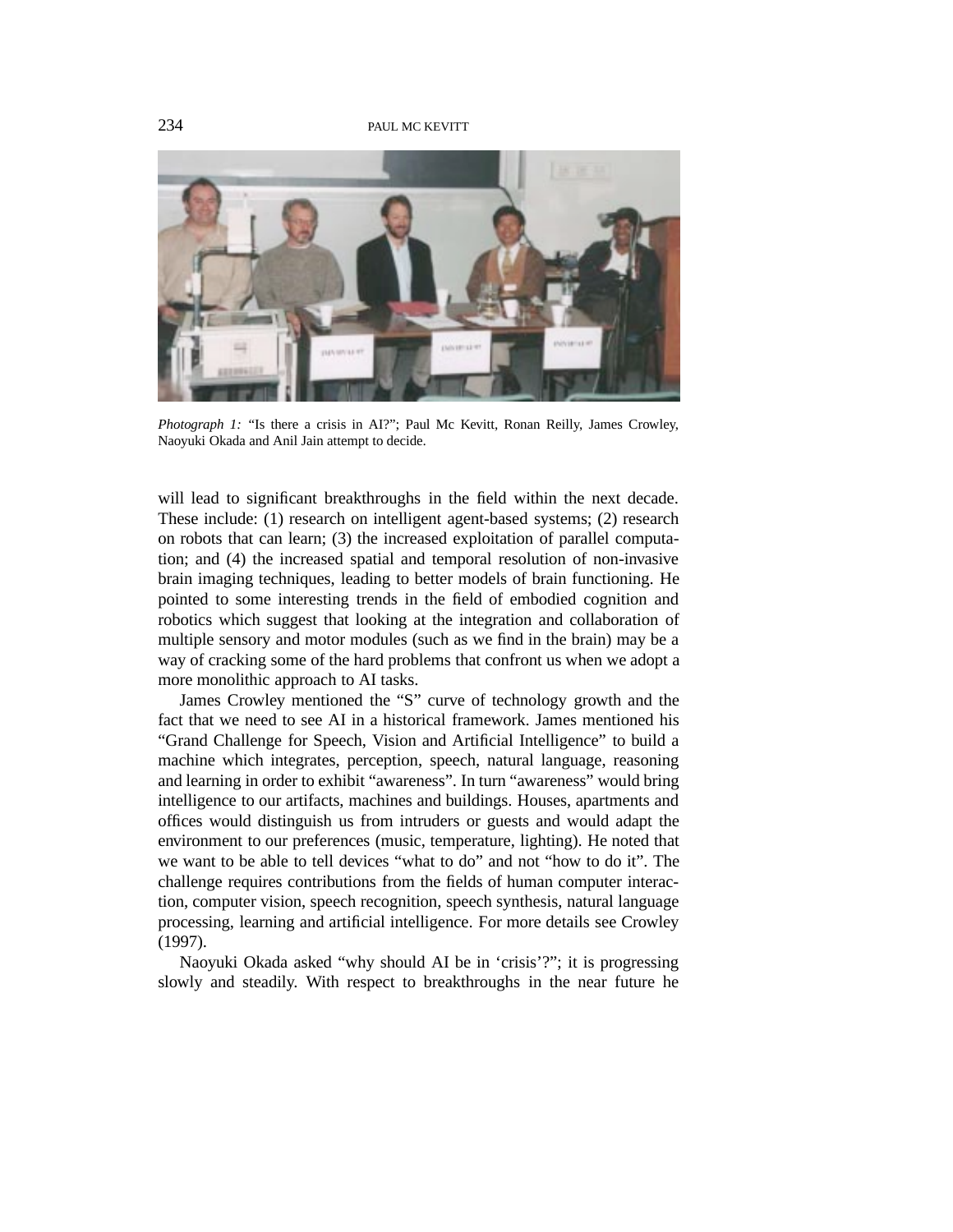notes that for "algorithms" the answer is "maybe" and for "data", well??? – data collection is behind algorithm development. He pointed out that at the moment data at the human-level is collected by handcrafting and machineassisted methods but may be by machine learning in the future. He noted that concepts and rules are not enough for knowledge data and episodic data including many instances from everyday life are important. He concluded by saying that intelligent agents will come close to human-level agents in more than one hundred years.

Anil Jain pointed out that his area of research is pattern recognition and computer vision and that he may be considered an outsider to the field of AI. He noted that while many would claim that pattern recognition is an "intelligent" task, it has also been said that problems which have been solved (e.g., isolated spoken word recognition) come under the category of pattern recognition and those which have not yet been solved (e.g., continuous speech recognition) are labelled as AI problems. With respect to "AI in 'crisis'?" he suggested that perhaps a better way to ask this question would be by making the observation that many AI researchers, including pattern recognition and computer vision researchers, have realised that (i) no single representation and matching approach will work for a variety of problems, (ii) in order to evaluate a particular representation/matching approach, one should build a complete system, and (iii) systems must be evaluated on large amounts of real data. As an example, many vision researchers have been designing/refining specific modules (e.g., stereo) without determining which particular approach will perform better (both in terms of speed and accuracy of the resulting depth map) when inserted in a complete vision system. In summary, Jain said he does not feel that AI is in crisis. On the contrary, it has matured and we should see some impressive "intelligent" systems in the near future. Whether we want to call these systems "AI systems" or "robotics systems" or "vision systems" or "pattern recognition systems" is a separate issue.

Paul Mc Kevitt started by saying that he believed there is no crisis in AI and that AI has moved very much now into Engineering. He presented the CHAMELEON hardware and software platform developed at Aalborg University, Denmark (see Brøndsted et al. 1998) which integrates spoken dialogue and image processing and noted that this is happening in an engineering department. He pointed to the robotics work at the University of Sheffield, England where spoken dialogue is being integrated with MURPHY, a Nomad robot, who can interpret manoeuvres in spatial environments. He then went on to show the "Irish Room", a response to Searle's "Chinese Room" (see Searle 1990) where a leprechaun who understands Gaelic, and who cannot understand English, is locked in a room and has the task of using a Gaelic rule book for manipulating English words. Each English word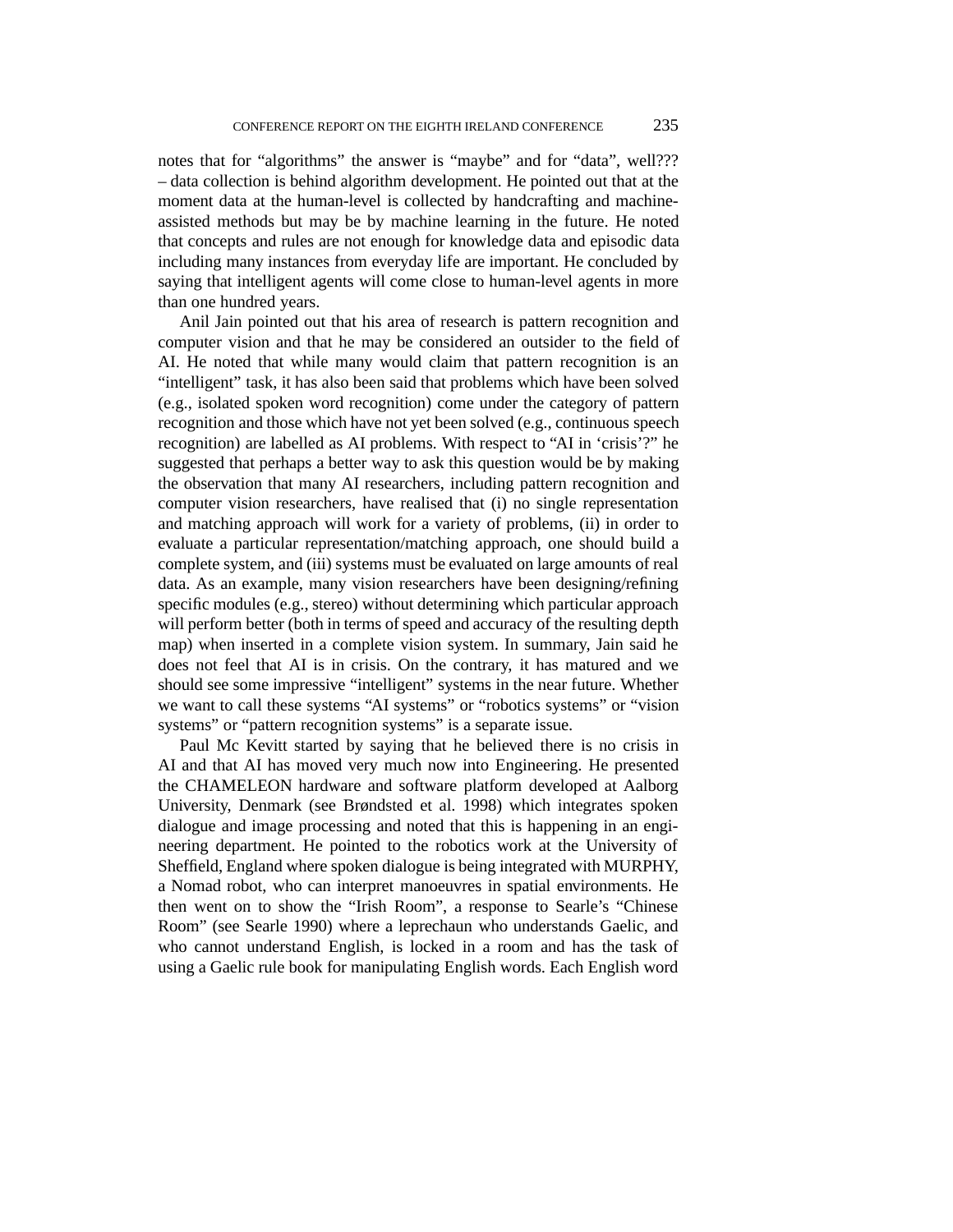has an icon or picture sequence attached to it. Then, to an outside observer, the leprechaun appears to be able to understand English just as a computer program which manipulates symbols could appear to do so. However, this time the leprechaun begins to understand the English words because he/she has reference to their meaning. Video, sounds, smells and even touch can be added in later! Paul concluded with a formula for the future:

 $CS = I \times I \times I = I^3$ 

where both Cognitive Science (CS) and Computer Science (CS) are converging on Information (I), Intentions (I) and Integration (I).

There were a large number of questions and comments from the audience. Jon Campbell noted that the lack of students having good ability in mathematics was hampering success in speech and image processing. Pat Hayes (West Florida) sent a number of emails stressing that there is no crisis in AI and listed a large number of successes of the field. He noted that NASA's (AMES) current longterm research program for planetary exploration has AI as a central feature and the total US research budget devoted to AI has increased steadily and shows no signs of being cut back in the near future. Walther Von Hahn also sent an email expressing that if there is any crisis it is of too high expectations. The "breakthroughs" of the first years were the unexpected (because of the shift of paradigm) toy applications and sketchy projects which caused too high expectations. As all other fields AI needs its maturation and it is starting to produce, slowly as all other fields, first useful results. Von Hahn's invited paper also concluded by saying that doing more engineering with integrated systems will keep AI out of crisis. The complete panel session is available as audio/video on the conference web page (http://www.infm.ulst.ac.uk/research/conferences.html).

### **4. Local Organisation**

Local organisation was coordinated by Prof. Fionn Murtagh and Jon Campbell with the help of Administrative Assistants Rosemary Doherty, Caroline McNutt, and Colm O Driscoll and technicians Ted Leath and Paddy McDonagh. Caroline did excellent work in making sure everything ran smoothly. Ted and Paddy did an excellent job on video and computing facilities and enabling the stored and live streaming video and audio.

The extensive social programme for AICS-97, organised by Fionn and Jon was a great success (the social programme always makes a conference) included a Registration Reception at The Derry City Guildhall hosted by the Mayor and involving a guided tour of the building, a Conference Banquet at the Trinity Hotel and a Conference Tour of the famed Bushmills Distillery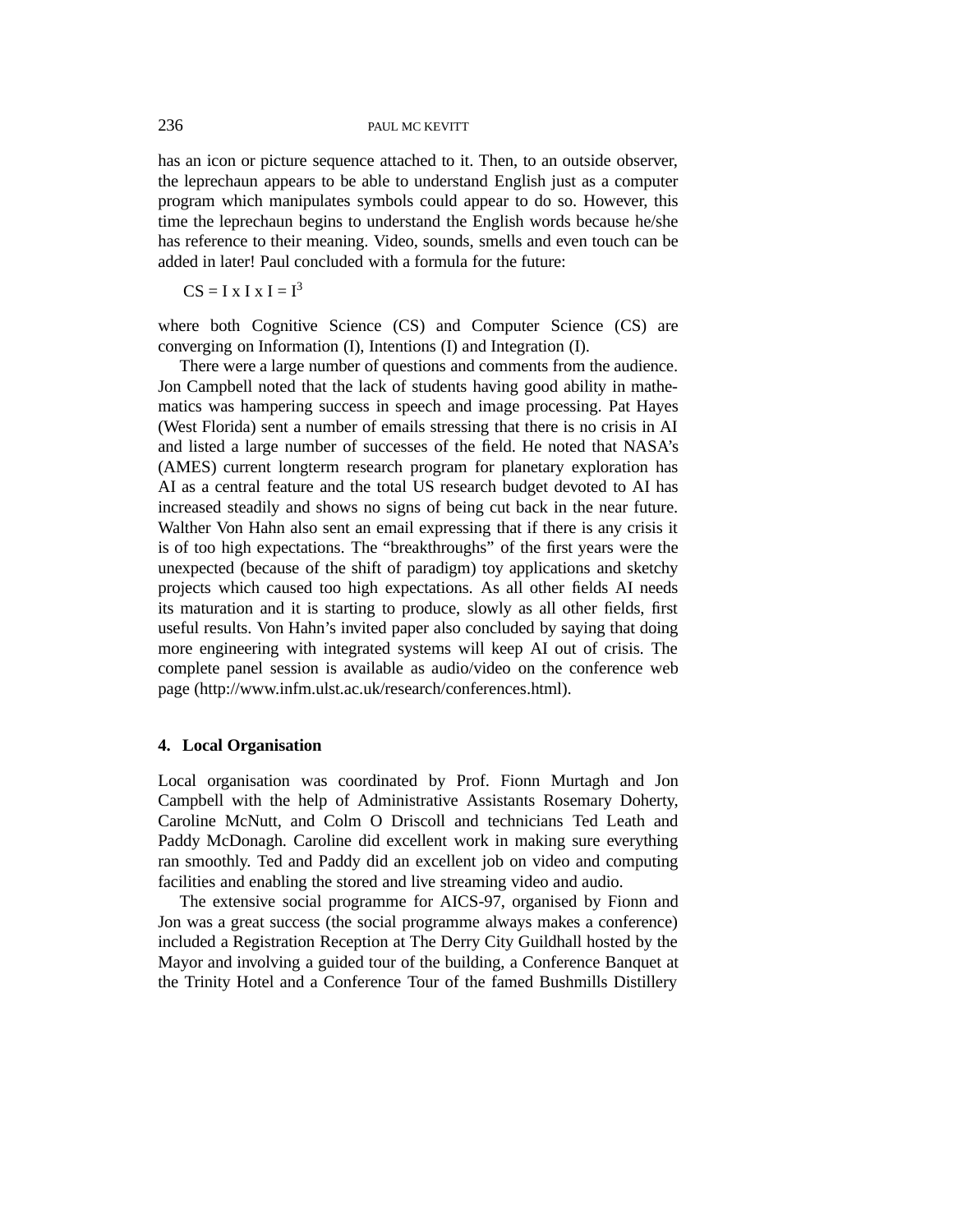

*Photograph 2:* John McCarthy and Paul Mc Kevitt at Grianan of Aileach; Scalp mountain (Inisowen, Co. Donegal) in the background.

and Giants' Causeway. At the banquet John McCarthy gave an informal talk on the role of robots in society and what form new master/slave relations would take. Also, Paul Mc Kevitt briefly thanked Fionn and Jon for their excellent organisation and noted that he (Paul) could be accused of going for Programme Chair of AICS-97 because his parents live just 20 miles up the road! Jon Campbell also organised a number of informal tours for visiting dignitaries including the Campbell Family Home, Grianan of Aileach (see Figure (photograph) 2) and the Derry City Walls.

Unlike previous AICS meetings, this Conference was much more international with many coming from Britain, Europe, the US and Asia. We hope that this trend will continue so that AICS continues to be seen as